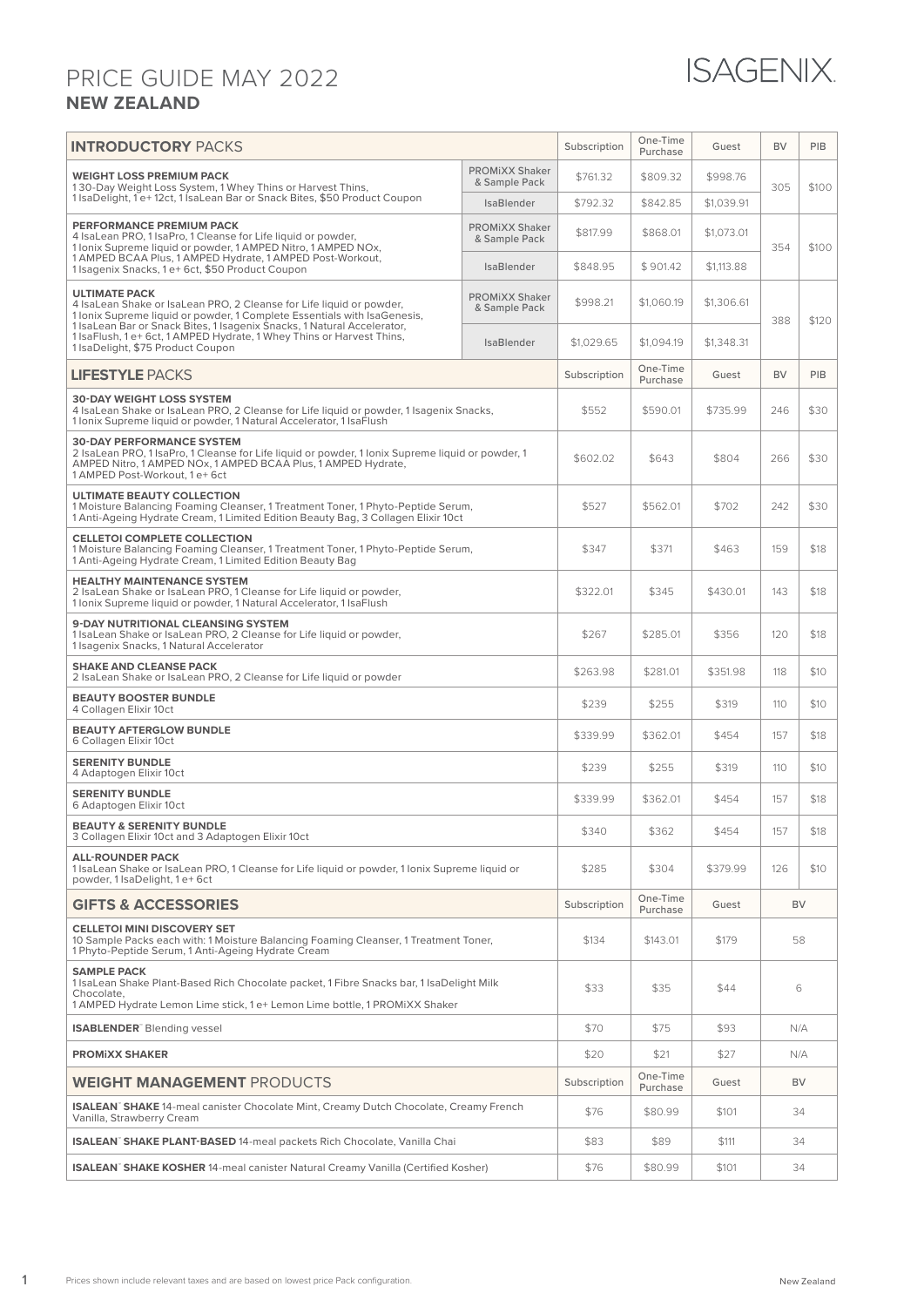## **NEW ZEALAND** continued

## **ISAGENIX**

| <b>CLEANSE FOR LIFE</b> 96 g canister Peach Mango, Natural Rich Berry powder       |     |      |  |
|------------------------------------------------------------------------------------|-----|------|--|
| <b>CLEANSE FOR LIFE</b> 946 mL bottle Natural Rich Berry liquid (Certified Kosher) | 56. | \$84 |  |

| <b>FITNESS PRODUCTS</b>                                                                       | Subscription | One-Time<br>Purchase | Guest | <b>BV</b>   |     |
|-----------------------------------------------------------------------------------------------|--------------|----------------------|-------|-------------|-----|
| <b>ISALEAN</b> PRO SHAKE 14-meal canister French Vanilla, Natural Chocolate, Strawberry Cream | \$89         | \$95                 | \$119 | 40          |     |
| <b>ISAPRO</b> 690 g canister Vanilla                                                          | \$76         | \$80.99              | \$101 | 34          |     |
| <b>AMPED<sup>®</sup> NITRO</b> 360 g canister Watermelon                                      | \$63         | \$67                 | \$84  | 28          |     |
| <b>AMPED</b> NOX 6 x 60 mL bottles Garden Blend                                               | \$36         | \$38                 | \$48  | 16          |     |
| <b>AMPED<sup>®</sup> BCAA PLUS</b> 270 g canister Raspberry Lemonade                          | \$56.01      | \$60                 | \$75  | 25          |     |
| <b>AMPED<sup>®</sup> HYDRATE</b> 24 sticks Juicy Orange, Lemon Lime                           | \$41         | \$44                 | \$55  | 16          |     |
| <b>AMPED<sup>®</sup> POST-WORKOUT</b> 200 g canister Tropical Punch                           | \$56.01      | \$60                 | \$75  | 25          |     |
| <b>DAILY NUTRITION PRODUCTS</b>                                                               | Subscription | One-Time<br>Purchase | Guest | <b>BV</b>   |     |
| <b>COLLAGEN ELIXIR 10 x 50 mL bottles</b>                                                     | \$63         | \$67                 | \$84  | 29          |     |
| <b>ADAPTOGEN ELIXIR 10 x 50 mL bottles</b>                                                    | \$63         | \$67                 | \$84  | 29          |     |
| <b>BĒA</b> 12 x 355 mL cans Mango Mimosa                                                      | \$64         | \$68                 | \$85  | 27          |     |
| E+6 x 60 mL bottles Lemon Lime, Raspberry                                                     | \$34.99      | \$37                 | \$47  | 15          |     |
| $E+12 \times 60$ mL bottles Lemon Lime, Raspberry                                             | \$64         | \$68                 | \$85  | 26          |     |
| <b>IONIX® SUPREME</b> 946 mL bottle Natural Fruit liquid                                      | \$65         | \$70                 | \$87  | 28          |     |
| <b>IONIX<sup>®</sup> SUPREME</b> 240 q canister Natural Fruit powder                          | \$65         | \$70                 | \$87  | 28          |     |
| <b>ISAFLUSH</b> 60 capsules                                                                   | \$38         | \$41                 | \$51  | 17          |     |
| <b>NATURAL ACCELERATOR</b> 60 capsules                                                        | \$40         | \$43                 | \$53  | 18          |     |
| <b>AGELESS ACTIVES</b> 120 capsules                                                           | \$66         | \$70                 | \$88  | 30          |     |
| <b>ESSENTIALS FOR MEN</b> 120 capsules                                                        | \$47         | \$50                 | \$63  | 21          |     |
| <b>ESSENTIALS FOR WOMEN</b> 120 capsules                                                      | \$47         | \$50                 | \$63  | 21          |     |
| ISAOMEGA <sup>®</sup> 60 softgels                                                             | \$41         | \$44                 | \$55  | 18          |     |
| <b>GREENS</b> 270 g canister                                                                  | \$75         | \$80.01              | \$100 | 33          |     |
| <b>COMPLETE ESSENTIALS</b> WITH ISAGENESIS Men 30 AM packets and 30 PM packets                | \$225        | \$240.01             | \$300 | 105         |     |
| <b>COMPLETE ESSENTIALS WITH ISAGENESIS</b> Women 30 AM packets and 30 PM packets              | \$225        | \$240.01             | \$300 | 105         |     |
| <b>ISAGENESIS</b> 120 soft gels                                                               | \$117        | \$125.01             | \$156 | 55          |     |
| <b>NATURAL BEAUTY PRODUCTS</b>                                                                | Subscription | One-Time<br>Purchase | Guest | <b>BV</b>   |     |
| <b>CELLETOI MOISTURE BALANCING FOAMING CLEANSER 180 mL</b>                                    | \$60         | \$64                 | \$80  | 28          |     |
| <b>CELLETOI TREATMENT TONER 130 mL</b>                                                        | \$70         | \$75                 | \$93  | 32          |     |
| <b>CELLETOI PHYTO-PEPTIDE SERUM 15 mL</b>                                                     | \$160        | \$171.01             | \$213 | 73          |     |
| <b>CELLETOI ANTI-AGEING HYDRATE CREAM 50 mL</b>                                               | \$96         | \$102.01             | \$128 | 44          |     |
| <b>ISAGENESIS PACKS</b>                                                                       | Subscription | One-Time<br>Purchase | Guest | <b>BV</b>   | PIB |
| <b>ISAGENESIS THREE PACK 3 bottles</b>                                                        | \$316        | \$338                | \$421 | 148         | N/A |
| <b>ISAGENESIS STARTER PACK 5 bottles</b>                                                      | \$526        | \$562                | \$701 | 248<br>\$30 |     |